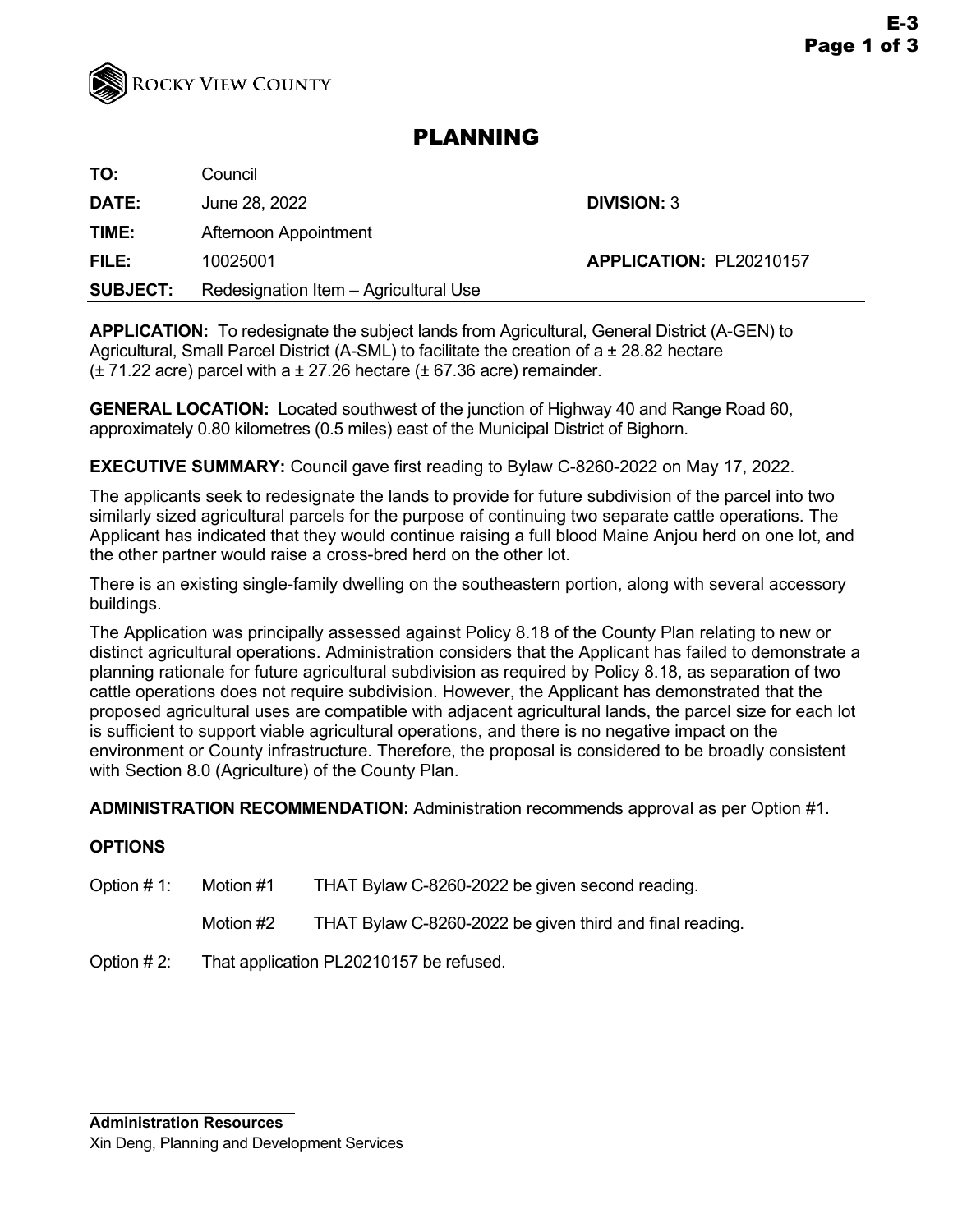

#### **AIR PHOTO & DEVELOPMENT CONTEXT:**



## **APPLICATION EVALUATION:**

The application was evaluated based on application and the applicable policies and regulations.

| <b>APPLICABLE POLICY AND REGULATIONS:</b> |                                           | <b>TECHNICAL REPORTS SUBMITTED:</b> |     |
|-------------------------------------------|-------------------------------------------|-------------------------------------|-----|
|                                           | <b>Municipal Government Act;</b>          |                                     | N/A |
|                                           | Municipal Development Plan (County Plan); |                                     |     |
|                                           | Land Use Bylaw; and                       |                                     |     |
|                                           | <b>County Servicing Standards</b>         |                                     |     |
|                                           |                                           |                                     |     |

## **POLICY ANALYSIS:**

#### **County Plan**

The application has been evaluated in accordance with the Agricultural policies of the County Plan.

Policy 8.18 notes that a new or distinct agricultural operation may be supported based on a series of criteria including:

- Similar pattern of nearby small agricultural operations;
- Planning rationale justifying why the existing land use cannot accommodate the new or distinct agricultural operation;
- Demonstration of the need for the new agriculture operation;
- Assessment of proposed parcel size and design demonstrating capability of supporting new or distinct agricultural operation, including soil characteristics and topography, on-site infrastructure and manure management, water wells, irrigation and sewage, and access, and compatibility with existing uses on parent parcel and adjacent lands;
- Assessment of impact on County infrastructure; and
- Assessment of impact on the environment, including air quality, surface water, and groundwater.

The Applicant proposes to continue raising a herd of approximately 25 full-blood Maine Anjou on one lot, which he has been breeding since 1988. Another family member would raise a herd of approximately 25 cross-bred Maine Anjou on the other lot.